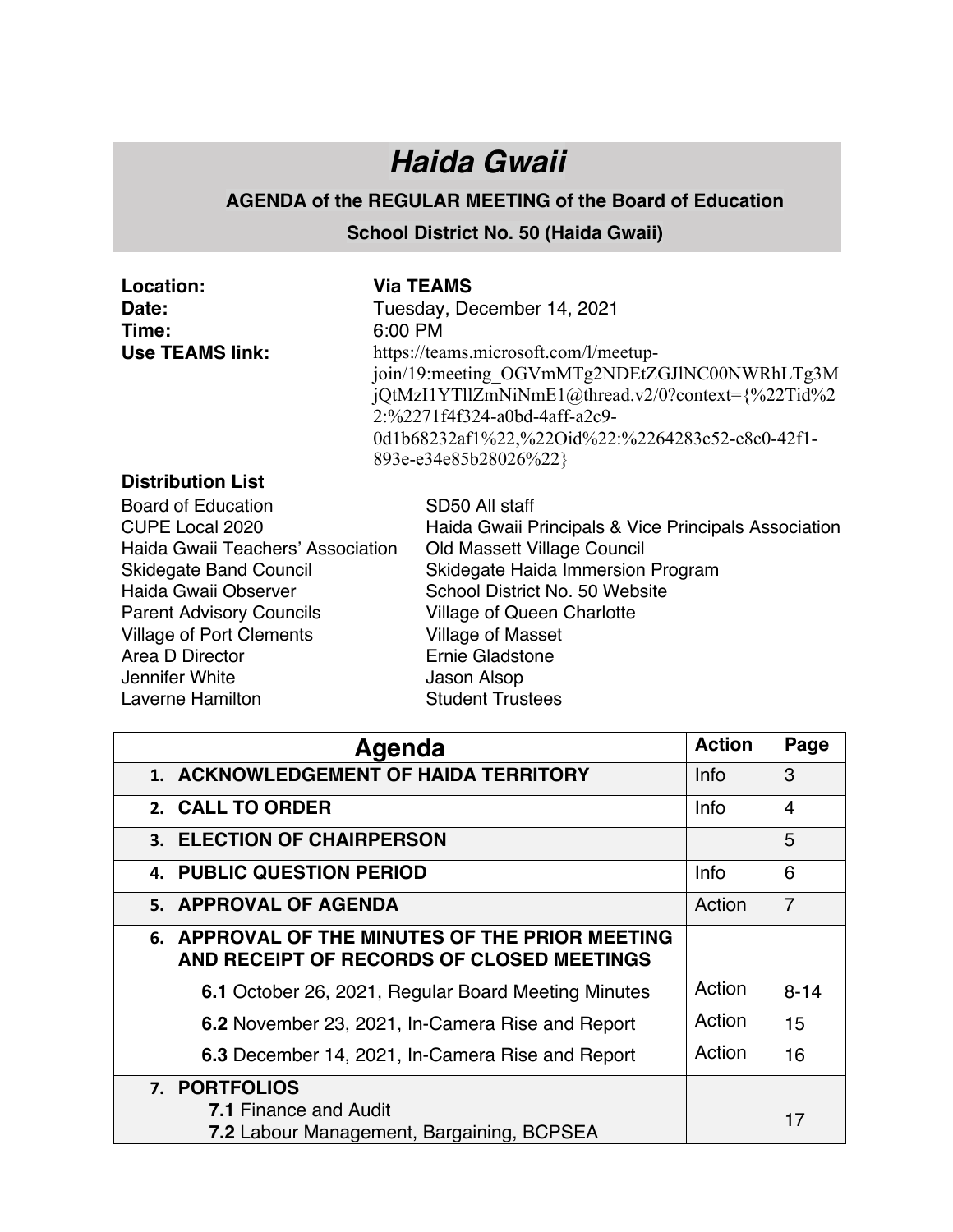| 7.3 Cultural, District Sports<br><b>7.4 Professional Development</b><br>7.5 Haida Education Council, Local Education Agreement<br><b>7.6 BC School Trustees' Association</b><br><b>7.7 District Parent Advisory Council</b> |        |           |
|-----------------------------------------------------------------------------------------------------------------------------------------------------------------------------------------------------------------------------|--------|-----------|
| 7.8 Community Relations, Wellness<br>7.9 Sexual Orientation and Gender Identity (SOGI)                                                                                                                                      |        |           |
| 8. REPORT ON ACTION FROM PREVIOUS MEETING                                                                                                                                                                                   |        |           |
| 8.1 Permanent Tribute                                                                                                                                                                                                       |        | 18        |
| <b>8.2 Mural Restoration</b>                                                                                                                                                                                                |        | 19        |
| <b>8.3 Mandatory Vaccine Information</b>                                                                                                                                                                                    | Info   | 20        |
|                                                                                                                                                                                                                             |        |           |
| 9. DELEGATIONS/PRESENTATIONS                                                                                                                                                                                                | Info   | 21        |
| <b>10. CHAIRPERSON REPORT</b>                                                                                                                                                                                               | Info   | 22        |
| <b>11. SUPERINTENDENT REPORT</b>                                                                                                                                                                                            |        |           |
| 11.1 Superintendent Newsletter                                                                                                                                                                                              | Info   | 23-24     |
| <b>11.2 Student Trustee Report</b>                                                                                                                                                                                          | Info   | 25        |
| <b>12. INDIGENOUS EDUCATION</b>                                                                                                                                                                                             |        |           |
| 12.1 Local Education Agreement                                                                                                                                                                                              | Info   | 26        |
| <b>13. STRATEGIC AND POLICY ISSUES</b>                                                                                                                                                                                      |        |           |
| 13.1 Calls to Action of the Truth and Reconciliation<br>Commission                                                                                                                                                          | Info   | 27        |
| <b>13.2 Strategic Plan Update</b>                                                                                                                                                                                           | Info   | 28        |
| 13.3 BCSTA Update                                                                                                                                                                                                           | Info   | 29        |
| 13.4 BCPSEA Update                                                                                                                                                                                                          | Info   | 30        |
| 13.5 Child Care Policy                                                                                                                                                                                                      | Action | $31 - 35$ |
| <b>14. OPERATIONS</b>                                                                                                                                                                                                       |        |           |
| 14.1 SD50 Auction Update                                                                                                                                                                                                    | Info   | 36        |
| 14.2 October and November 2021 Financial Vouchers                                                                                                                                                                           | Action | $37 - 53$ |
| <b>14.3 Masset Schools update</b>                                                                                                                                                                                           | Info   | 54        |
| 14.4 IT Update                                                                                                                                                                                                              | Info   | 55-58     |
| <b>15. CORRESPONDENCE</b>                                                                                                                                                                                                   | Info   | 59        |
| <b>16. QUESTION PERIOD</b>                                                                                                                                                                                                  | Info   | 60        |